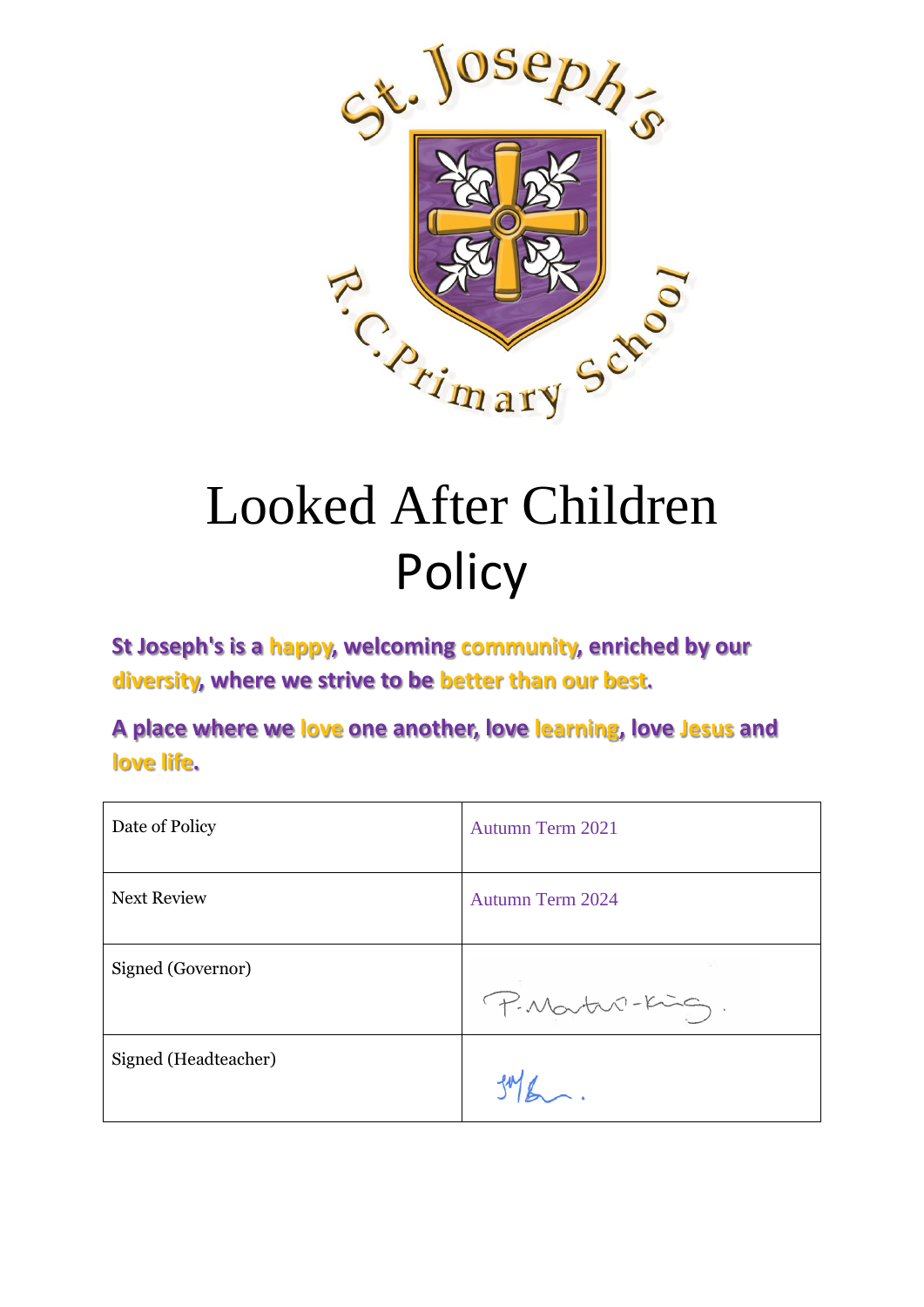# **Purpose**

To promote the educational achievement and welfare of Looked After Children.

# **Rationale**

Looked After Children – LAC – are one of the most vulnerable groups in society. The majority of Looked After Children have suffered abuse or neglect and it is nationally recognised that there is considerable educational underachievement when compared to their peers, which can result in poor exam success rates in comparison with the general population with fewer Looked After Children progressing to Higher Education and following progression pathways that will lead to future economic success and well-being.

Under the Children Act 1989, a child is looked after by a local authority if he or she is in their care or provided with accommodation for more than 24 hours by the authority. They fall into four main groups:

- Children who are accommodated under a voluntary agreement with their parents (section 20)
- Children who are the subjects of a care order (section 31) or interim care order (section 38)
- Children who are the subjects of emergency orders for their protection (sections 44 and 46)
- Children who are compulsorily accommodated this includes children remanded to the local authority or subject to a criminal justice supervision order with a residence requirement (section 21).

The term **'in care'** refers only to children who are subject to a care order by the courts under section 31 of the Children Act 1989 – they may live with foster carers, in a Children's Home, in a residential school, with relatives or with parents under supervision.

Children who are cared for on a voluntary basis are **'accommodated'** by the local authority under section 20 of the Children Act – they may live in foster care, in a Children's home or in a residential school.

All these groups are said to be **'Looked After Children' (**LAC). They may be looked after by our local authority or may be in the care of another authority but living in ours.

### **Introduction**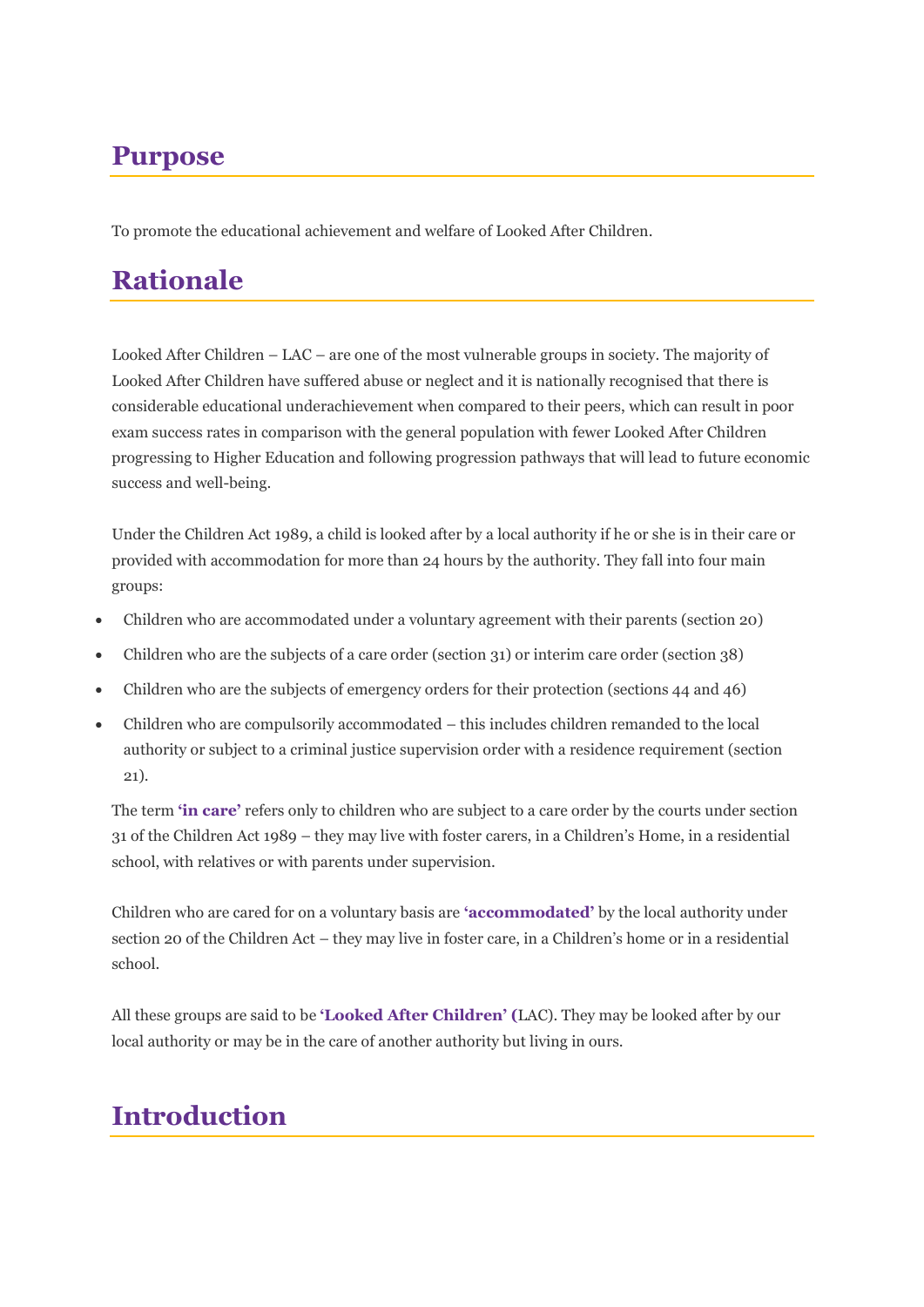St. Joseph's RC Primary School aims to promote the educational attainment and achievement and Welfare of Looked After Children.

The Governing Body is committed to providing quality education for all its pupils based on equality of access, opportunity and outcomes.

This policy includes requirements set out in "Statutory guidance on the duty on local authorities to promote the educational achievement of looked after children under section 52 of the Children Act 2004" (Nov 2005) and associated guidance on the education of Looked After Children.

We aim to contribute towards achieving the five outcomes of Every Child Matters, which is the Government's aim for every child, whatever their background or their circumstances:

- Stay safe
- Be healthy
- Enjoy and achieve
- Make a positive contribution
- Achieve economic well being

As corporate parents this school believes in the principles of good parenting by:

- Giving priority to education
- Listening to children
- Providing stability and continuity
- Taking corporate responsibility
- Promoting inclusion
- Raising standards
- Intervening early
- Promoting early years experiences
- Celebrating success

### **Aims**

The aims of the school are to:

- Ensure that school policies and procedures are followed for Looked After Children as for all children
- Ensure that all Looked After Children have access to a broad and balanced curriculum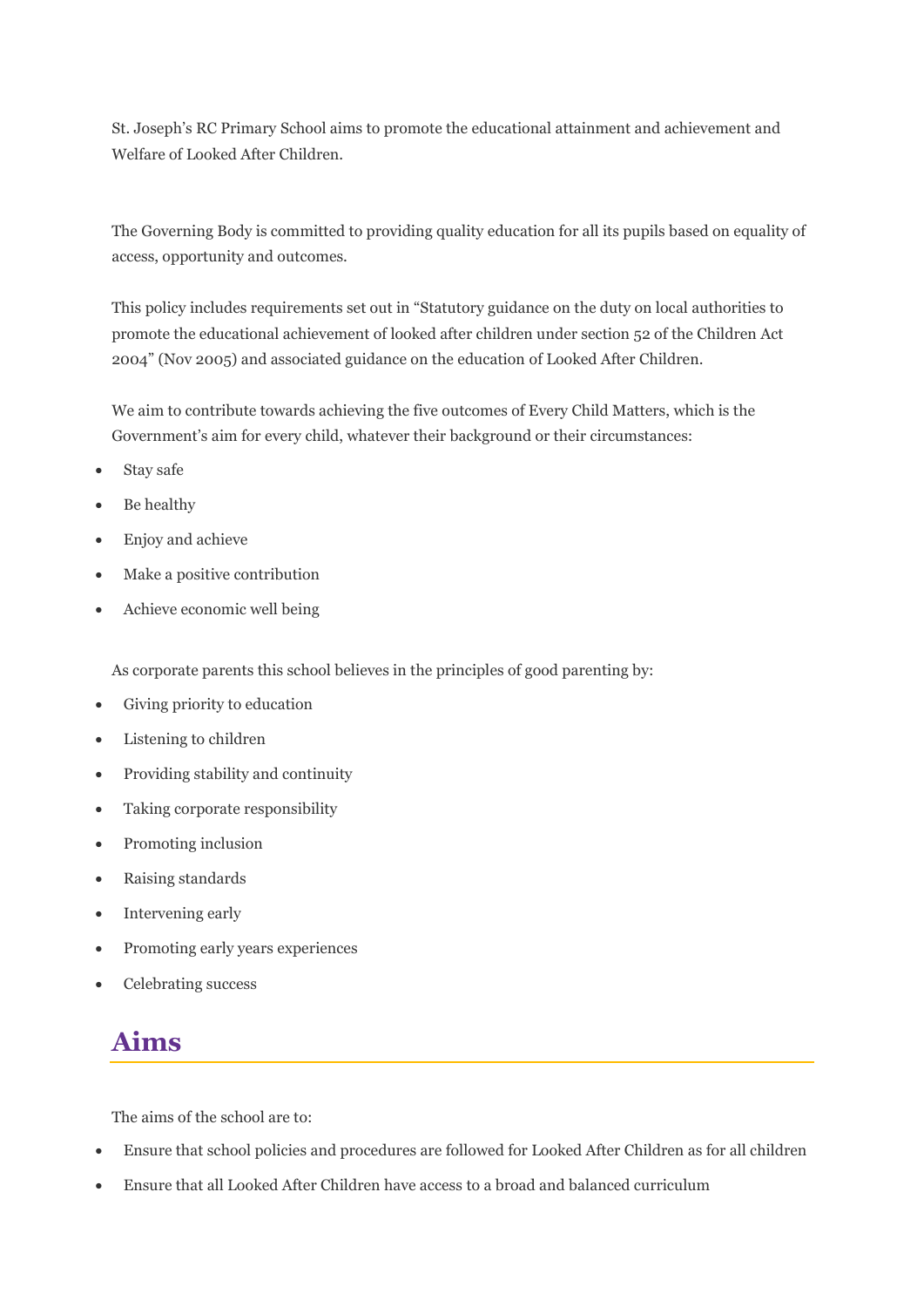- Provide a differentiated curriculum appropriate to the individual's needs and ability
- Ensure that Looked After pupils take as full a part as possible in all school activities
- Ensure that carers and social workers of Looked After pupils are kept fully informed of their child's progress and attainment
- Ensure that Looked After pupils are involved, where practicable, in decisions affecting their future provision.

### **Admissions**

The Governing Body endorses the Sunderland City Council Policy for the admission of Looked After Children.

Due to care placement changes, Looked After Children may enter school mid-term. This school believes that it is vital that we give each Looked After Child a positive welcome and full support for their induction and to help them settle and be part of our learning community.

### **Inclusion**

This policy recognises that all pupils are entitled to a balanced, broadly based curriculum. Our Looked After Children Policy reinforces the need for teaching that is fully inclusive. The Governing Body will ensure the school makes appropriate provision for all Looked After pupils.

### **Allocation of Resources**

The Governing Body will ensure that the school allocates resources to support appropriate provision for LAC, meeting the objectives set out in this policy.

We will work in partnership with Sunderland Virtual School for Looked After Children and other Virtual Schools for students who are from other Local Authorities, to ensure that Looked After Children receive the full range of support to which they are entitled to enable them to make progress and achieve.

### **Monitoring the progress of Looked After Children**

The social worker for the Looked After Children initiates a Personal Education Plan – PEP – within 20 days of the pupil joining the school, or of entering care, and ensure that the child or young person is actively involved.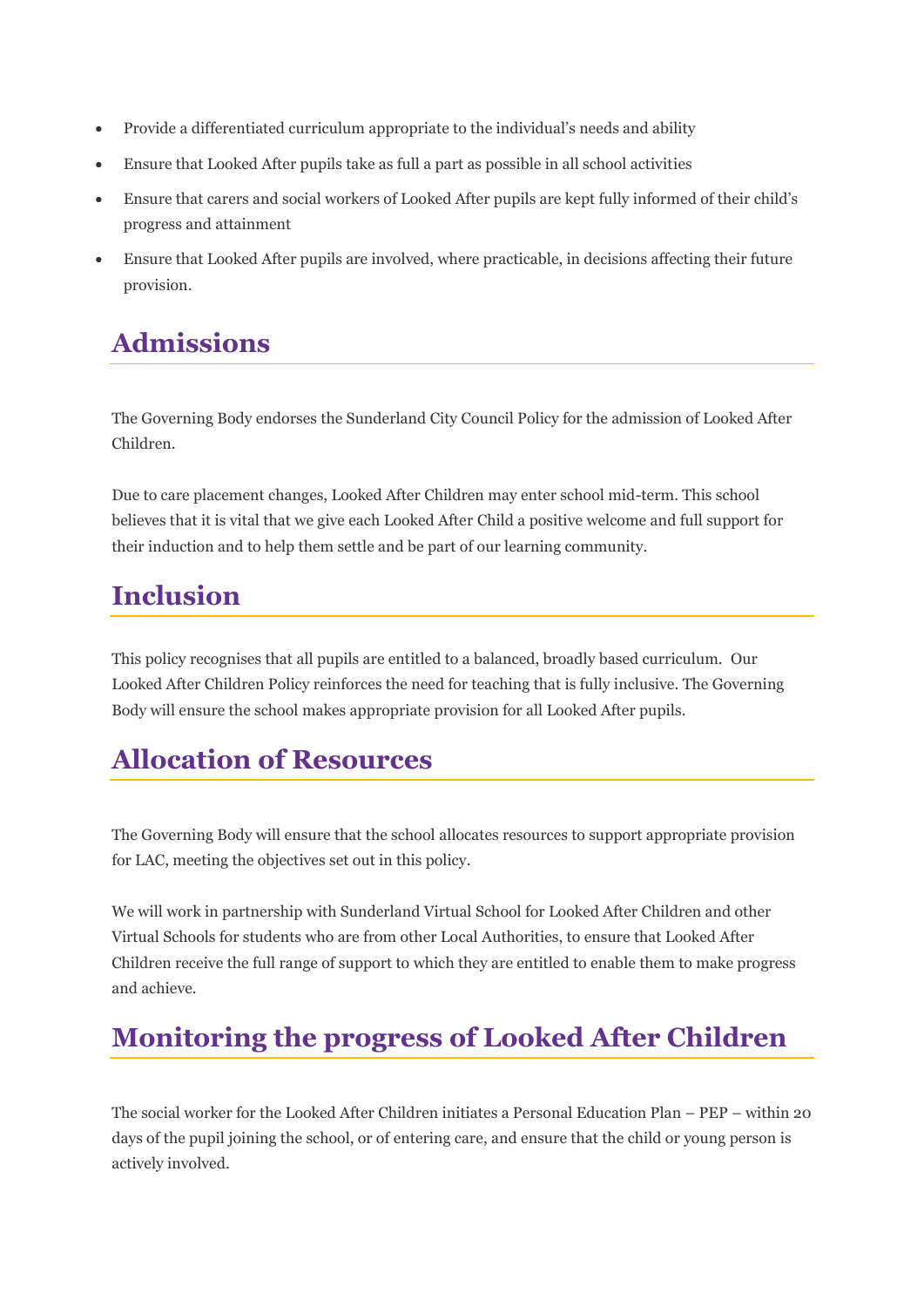This school assesses each Looked After pupil's attainment on entry to ensure continuity of learning.

Following the initial PEP, the role of the Designated Teacher is to liaise with other agencies involved to arrange further PEP Review meetings and to provide copies of the PEP to the social worker, specialist teacher from Sunderland Virtual School, or other Virtual School where the child is from another Local Authority, and other agencies.

### **Record Keeping**

The Designated Teacher knows all the Looked After Children in school and has access to their relevant contact details including parents, carers, Sunderland Virtual School specialist staff, or other Virtual School specialists for those looked after students who are from other Local Authorities, teacher/support worker and social worker.

The status of Looked After Children is identified within the school's information systems so that information is readily available as required.

### **Staff Development**

We encourage staff to attend courses that help them to acquire the skills needed to support LAC. Part of the Designated Teacher's role is to raise awareness of issues associated with LAC within the school and disseminate information.

### **Partnership with Parents/Carers and Care Workers**

We believe in developing a strong partnership with parents/carers and care workers to enable LAC to achieve their potential to aid their future economic well-being. Review meetings are an opportunity to further this collaboration and partnership working.

# **Links with External Agencies/Organisations**

We recognise the important contribution that external support services make in supporting LAC. Colleagues from the following support services may be involved with individual LAC:

- Social care worker/ Community care worker/ Residential child care worker
- Sunderland Virtual School for Looked After Children (*Looked After Children in Education Team*)
- Other Virtual Schools for looked after children from other Local Authorities
- Educational psychologists and others from Local Authority SEN services
- Medical officers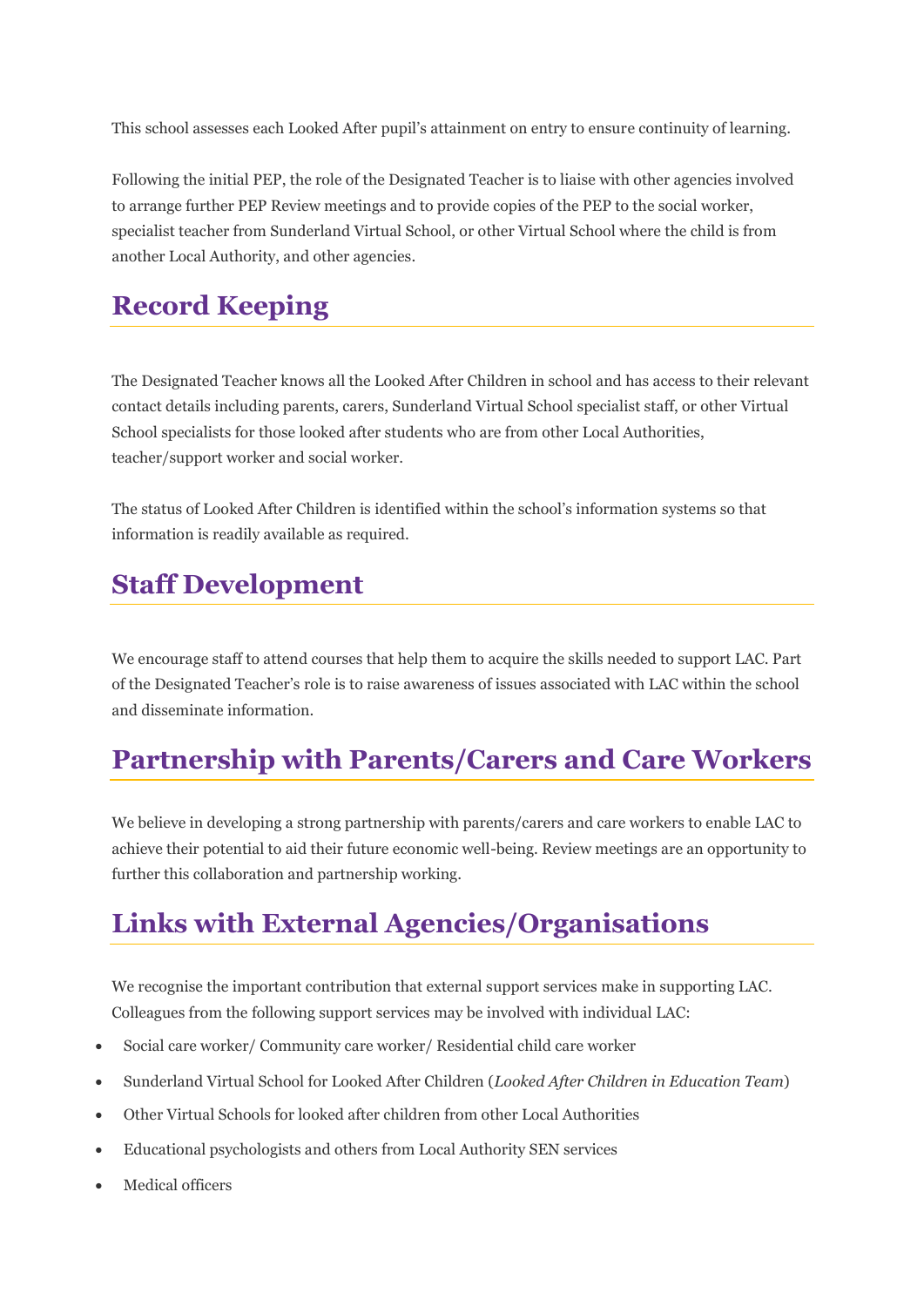- School nurses
- CAMHS/SIPS
- Education Welfare Officers
- Youth Offending Service
- School age parents' officer
- External Learning Providers

# **LAC Policy Review and Evaluation**

We undertake a thorough review of both the Looked After Children Policy and practice each year. The outcomes of this review inform the School Improvement Plan.

# **Roles and Responsibilities**

#### **The Designated Teacher will:**

- Be an advocate for Looked After Children within school
- Be proactive in identifying ways in which the school can raise attainment of Looked After Children
- Work in partnership with Sunderland Virtual School, and/or other Virtual Schools for those students who are from other Local Authorities, providing termly progress data on the progress of Looked After Children
- Give regard to the impact of relevant decisions for Looked After Children on both the Looked After Children and the rest of the school community
- Know all the Looked After Children in school, including those in the care of other authorities, and ensure the availability of all relevant details from school record-keeping systems as required
- Attend relevant training about Looked After Children and disseminate information and good practice to other staff
- Influence school policy and practice for Looked After Children
- Act as the key liaison professional for other agencies and carers in relation to Looked After Children, seeking advice from Sunderland Virtual School, and/or other Virtual Schools for those students from other Local Authorities, when appropriate.
- Ensure that Looked After Children receive a positive welcome on entering school, especially mid year, and offer additional support wherever possible such as a pre-entry visit to help the new pupil settle
- Ensure that all LAC have an appropriate PEP that is completed within 20 days of joining the school or of entering care and ensure that the young person contributes to the plan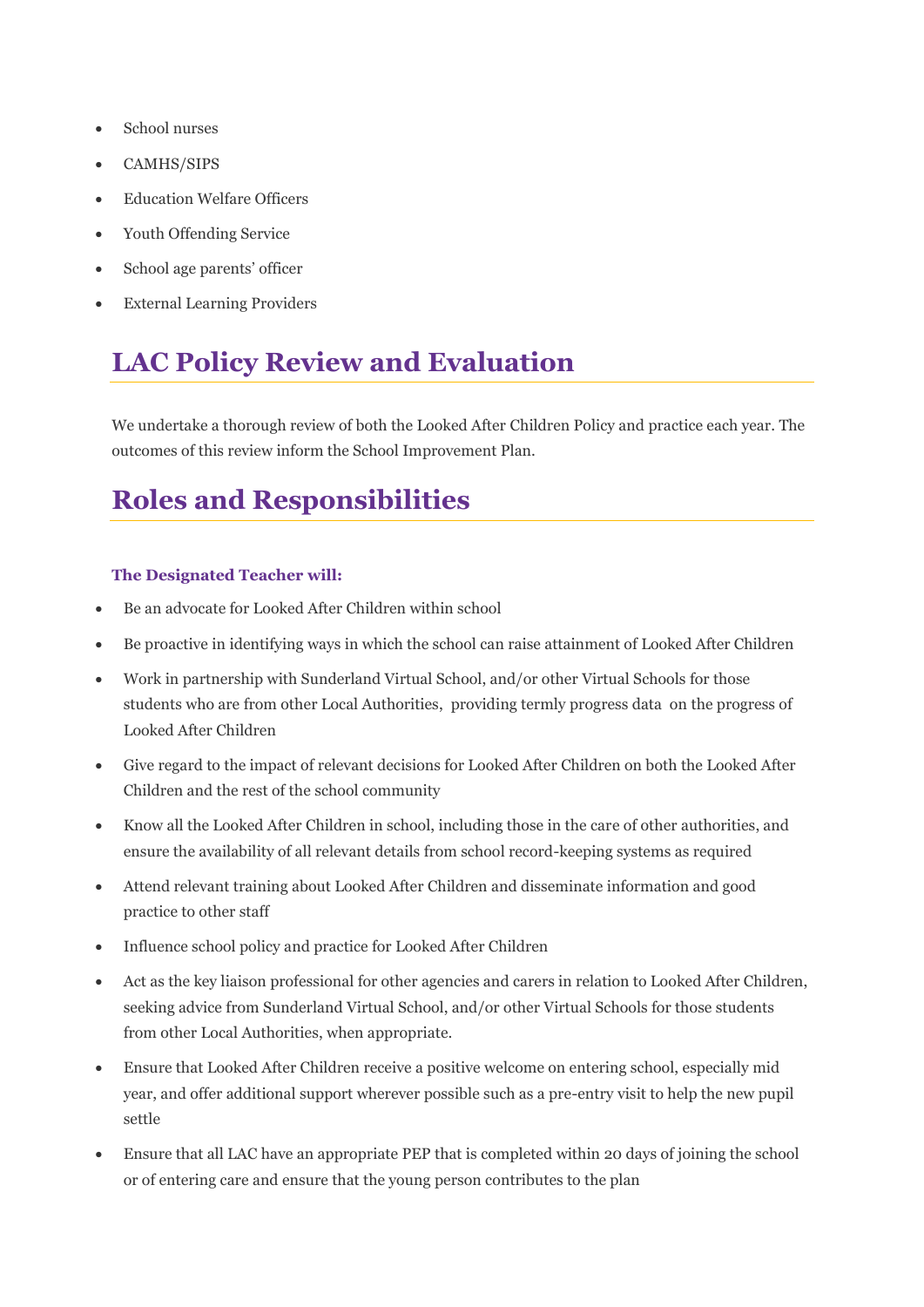- Arrange and contribute to PEP Review meetings
- Keep PEPs and other records up to date and review PEPs at transfer and at six monthly intervals
- Monitor the targets set out in the PEP
- Convene an urgent multi-agency meeting if a Looked After Children is experiencing difficulties or is at risk of exclusion
- Ensure confidentiality on individual children, sharing confidential and personal information on a need to know basis, bearing in mind the wishes of the individual pupil
- Act as the key adviser for staff and governors on issues relevant to Looked After Children
- Ensure that care and school liaison is effective including invitations to meetings and other school events
- Actively encourage and promote out of hours learning and extra curricular activities for Looked After Children
- Ensure a speedy transfer of information, records and coursework, where appropriate, when a Looked After Child transfers to another educational placement
- Report to the Governing body on Looked After Children in the school and inform of relevant policy and practice development
- Agree with the social worker the appropriate people to invite to parents' evenings and other events
- Prepare reports for Governors' meetings to include:
- o The number of Looked After Children on roll and the confirmation that they have a Personal Education Plan – PEP.
- o Their attendance compared to other pupils.
- o Their attainment (SATs/GCSEs) compared to other pupils.
- o The number, if any, of fixed term and permanent exclusions.
- o The destinations of pupils who leave the school.
- Attend governor meetings as appropriate such as the admission, disciplinary and exclusion of Looked After Children.
- Ensure that any Special Educational Needs are addressed in conjunction with the SENCO and in accordance with the Code of Practice for SEN.

#### **All school staff will:**

- Positively promote the raising of a Looked After Child's self esteem.
- Have high expectations of the educational and personal achievements of Looked After Children.
- Keep the Designated Teacher informed about a Looked After Child's progress.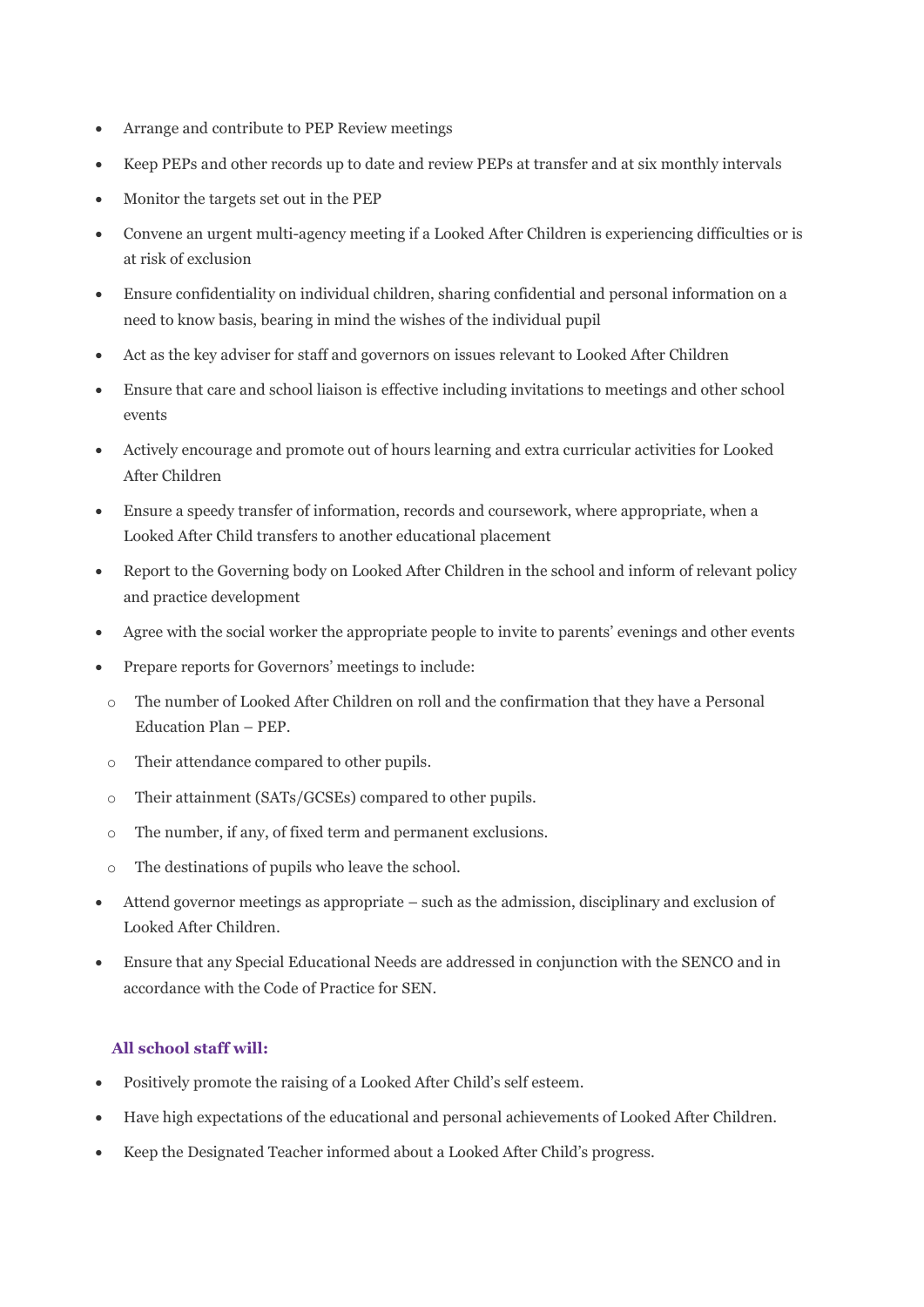- Ensure any Looked After Children is supported sensitively and that confidentiality is maintained.
- Follow school procedures.
- Be familiar with the school's policy and guidance on Looked After Children and respond appropriately to requests for information to support PEPs and review meetings.
- Liaise with the Designated Teachers where a Looked After Children is experiencing difficulties
- Work in partnership with Sunderland Virtual School, and/or Virtual Schools from other Local Authorities, and other agencies to prevent a Looked After Child's behaviour leading to an official exclusion and only use exclusions in line with the school's exclusion policy, and relevant national guidance, being mindful to the difficulties this may create in the care placement.
- Contribute to regular liaison with social care colleagues and other appropriate professionals and keep carers fully informed at all times
- Keep appropriate records, confidentially as necessary, and make these available to the Designated Teacher, Sunderland Virtual School for Looked After Children, and other Virtual Schools for those students who are from other Local Authorities, and professionals/ parents/carers/pupil as appropriate
- Make extra copies of reports available when required.

#### **The Governing Body will:**

- Ensure that the admission criteria and practice prioritises Looked After Children according to the DFE Admissions Code of Practice
- Ensure all governors are fully aware of the legal requirements and guidance for Looked After Children
- Ensure there is a Designated Teacher for Looked After Children
- Liaise with the Headteacher, Designated Teacher and all other staff to ensure the needs of Looked After Children are met
- Identify a governor with special responsibility for Looked After Children
- Nominate a governor with responsibility for Looked After Children who links with the Designated Teacher
- Receive regular reports from the Designated Teacher.
- Ensure that the school's policies and procedures give Looked After Children equal access in respect of:
	- o Admission to school
	- o National Curriculum and examinations, both academic and vocational
	- o Out of school learning and extra curricular activities
	- o Additional educational support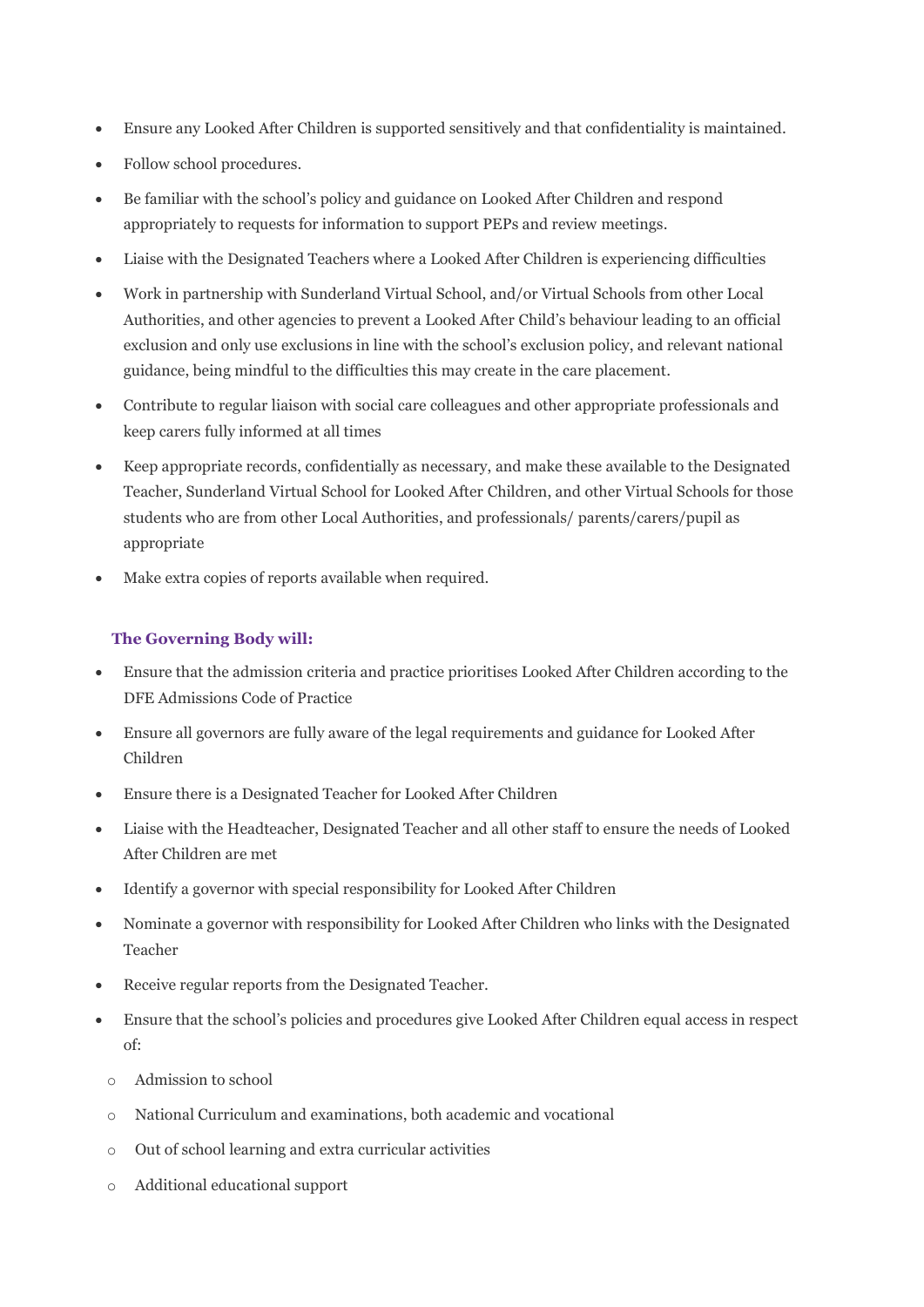- o Work experience and careers guidance.
- Annually review the effective implementation of the school policy for Looked After Children.
- In the event of an exclusion, ensure that the Designated Teacher is invited to the exclusion meeting of the Looked After Child.

#### **Sunderland Local Authority will:**

- Provide a Virtual Headteacher who has responsibility for championing the education of Looked After Children
- Provide a specialist team to provide a wrap-around service for Looked After Children as part of Sunderland Virtual School
- Lead the drive to improve educational and social care standards for Looked After Children
- Ensure that the education for this group of pupils is as good as that provided for every other pupil
- Ensure that Looked After Children receive a full-time education in a mainstream setting wherever possible
- Ensure that every Looked After Children has a school to go to within 20 days of coming into care or of coming to Sunderland from another authority
- Make sure that each Looked After Children has a PEP according to national guidance
- Ensure that every school has a Designated Teacher for Looked After Children and that these teachers receive appropriate information, support and training
- Provide alternative educational provision where appropriate
- Ensure that appropriate support is provided whenever possible
- Work with others to provide smooth transitions at the end of the Foundation Stage, Key Stages 1 and 2 and at any mid-phase transfer including options advice and guidance for Key Stage 2-3 transition.
- Be vigilant and proactive in identifying additional needs and the special educational needs of Looked After Children and work collaboratively with schools, other services and agencies to meet those needs.

#### **Local Authority contact details for the Education of Looked After Children are:**

Together For Children Sandhill Centre Grindon Lane Sunderland SR3 4EN 0191 5615600